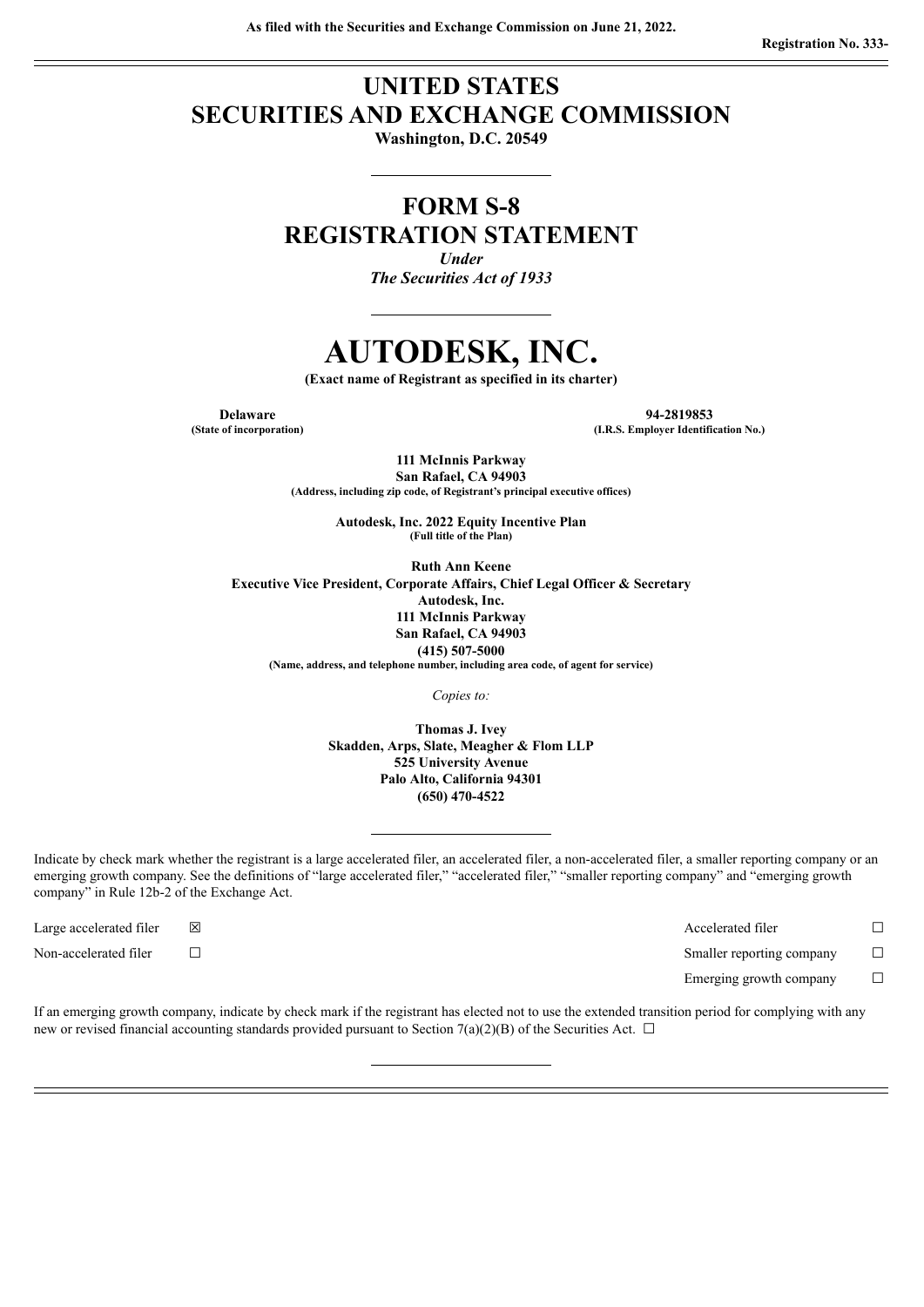#### **EXPLANATORY NOTE**

This registration statement on Form S-8 is filed by Autodesk, Inc. (the "Registrant," "we," or "us") to register up to an aggregate of 23,000,000 shares of the Registrant's common stock, par value \$0.01 per share ("common stock"), issuable under the Autodesk, Inc. 2022 Equity Incentive Plan (the "2022 Plan"). The Registrant intends to register on subsequent registration statements on Form S-8 additional shares of common stock issuable under the 2022 Plan as needed.

#### **PART I**

#### **INFORMATION REQUIRED IN THE SECTION 10(a) PROSPECTUS**

### **Item 1. Plan Information.**

Not filed as part of this Registration Statement pursuant to the Note to Part I of Form S-8.

#### **Item 2. Registrant Information and Employee Plan Annual Information.**

Not filed as part of this Registration Statement pursuant to the Note to Part I of Form S-8.

#### **PART II INFORMATION REQUIRED IN THE REGISTRATION STATEMENT**

#### **Item 3. Incorporation of Documents by Reference.**

The following documents filed by the Registrant with the Commission are incorporated by reference into this registration statement:

- (a) The Registrant's Annual Report on [Form](http://www.sec.gov/ix?doc=/Archives/edgar/data/769397/000076939722000019/adsk-20220131.htm) 10-K for the fiscal year ended January 31, 2022, filed with the Commission on March 14, 2022;
- (b) The Registrant's Quarterly Report on [Form](http://www.sec.gov/ix?doc=/Archives/edgar/data/769397/000076939722000074/adsk-20220430.htm) 10-Q for the quarter ended April 30, 2022, filed with the Commission on June 2, 2022;
- (c) The information specifically incorporated by reference in the Registrant's Annual Report on Form 10-K for the year ended January 31, 2022 from the Registrant's Proxy Statement on [Schedule](http://www.sec.gov/Archives/edgar/data/769397/000076939722000059/proxydocument2022.htm) 14A, as filed with the Commission on May 3, 2022;
- (d) The Registrant's Current Reports on Form 8-K filed with the Commission on [April](http://www.sec.gov/ix?doc=/Archives/edgar/data/769397/000076939722000051/adsk-20220427.htm) 28, 2022 and June 21, [2022;](http://www.sec.gov/ix?doc=/Archives/edgar/data/0000769397/000076939722000079/adsk-20220616.htm) and
- (e) The description of the Registrant's common stock set forth in [Exhibit](http://www.sec.gov/Archives/edgar/data/769397/000076939720000013/ex46autodesk-descripti.htm) 4.6 of the Registrant's Annual Report on Form 10-K for the fiscal year ended January 31, 2020.

In addition, all reports and other documents filed by the Registrant pursuant to Sections 13(a), 13(c), 14 and 15(d) of the Securities Exchange Act of 1934, as amended (the "Exchange Act"), subsequent to the date of this registration statement and prior to the filing of a post-effective amendment that indicates all securities offered hereby have been sold or that deregisters all securities then remaining unsold shall be deemed to be incorporated by reference in this registration statement and to be a part hereof from the date of filing of such reports and other documents. In no event, however, unless stated otherwise in the applicable report, will any information that the Registrant has disclosed or will disclose under Item 2.02 or 7.01 of any Current Report on Form 8-K that the Registrant may from time to time furnish to the Commission be incorporated by reference into, or otherwise become a part of, this registration statement.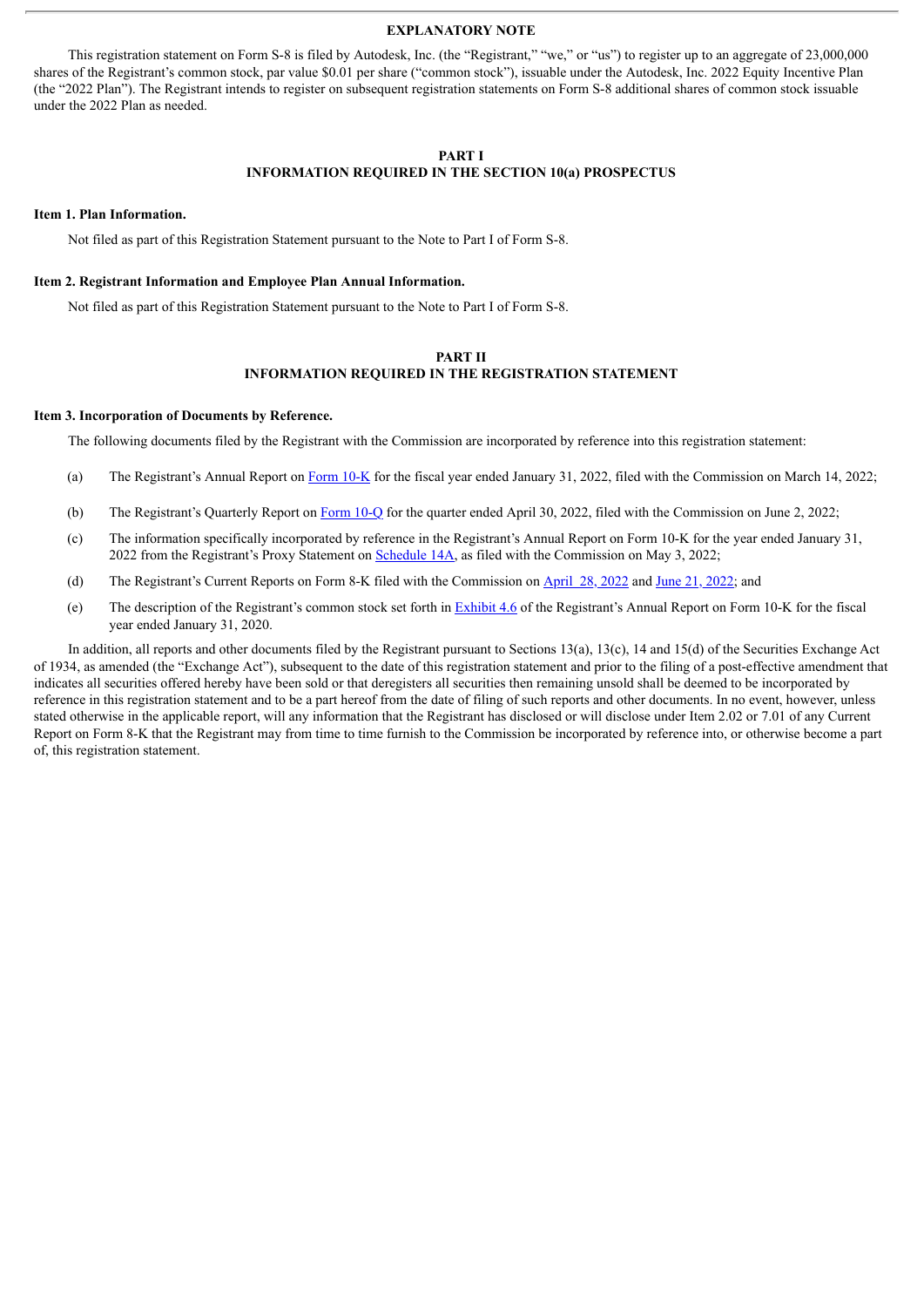For purposes of this registration statement, any statement contained herein or in a document all or a portion of which is incorporated or deemed to be incorporated by reference herein shall be deemed to be modified or superseded for purposes of this registration statement to the extent that a statement contained herein (or in any other subsequently filed document which also is or is deemed to be incorporated by reference herein) modifies or supersedes such statement. Any such statement so modified or superseded shall not be deemed, except as so modified or superseded, to constitute a part of this registration statement.

#### **Item 4. Description of Securities.**

Not applicable.

#### **Item 5. Interests of Named Experts and Counsel.**

Not applicable.

#### **Item 6. Indemnification of Directors and Officers.**

As permitted by Section 145 of the Delaware General Corporation Law, the Registrant's Amended and Restated Certificate of Incorporation includes a provision that eliminates the personal liability of its directors for monetary damages for breach or alleged breach of their duty of care. In addition, as permitted by Section 145 of the Delaware General Corporation Law, the Registrant's Amended and Restated Bylaws (the "Bylaws") provide that: (i) the Registrant is required to indemnify its directors and officers and persons serving in such capacities in other business enterprises (including, for example, subsidiaries of the Registrant) at the Registrant's request, to the fullest extent permitted by Delaware law; (ii) the Registrant may, in its discretion, indemnify employees and agents in those circumstances where indemnification is not required by law; (iii) the Registrant is required to advance expenses, as incurred, to its directors and officers in connection with defending a proceeding, provided that payment of expenses incurred by a director or officer of the Registrant in advance of the final disposition of such proceeding shall be made only on receipt of an undertaking by the officer or director to repay all amounts advanced if it should ultimately be determined that the officer or director is not entitled to be indemnified; (iv) the rights conferred in the Bylaws are not exclusive, and the Registrant is authorized to enter into indemnification agreements with its directors, officers and employees; and (v) the Registrant may not retroactively amend the Bylaw provisions in a way that is adverse to such directors, officers and employees.

The Registrant's policy is to enter into indemnification agreements with each of its directors and officers that provide the maximum indemnity allowed to directors and officers by Section 145 of the Delaware General Corporation Law and the Bylaws, as well as certain additional procedural protections. In addition, the indemnification agreements provide that directors and officers will be indemnified to the fullest possible extent permitted by law against all expenses (including attorney's fees) and settlement amounts paid or incurred by them in an action or proceeding, including any action by or in the right of the Registrant, arising out of such person's services as a director or officer of the Registrant, any subsidiary of the Registrant or any other company or enterprise to which such person provides services at the request of the Registrant.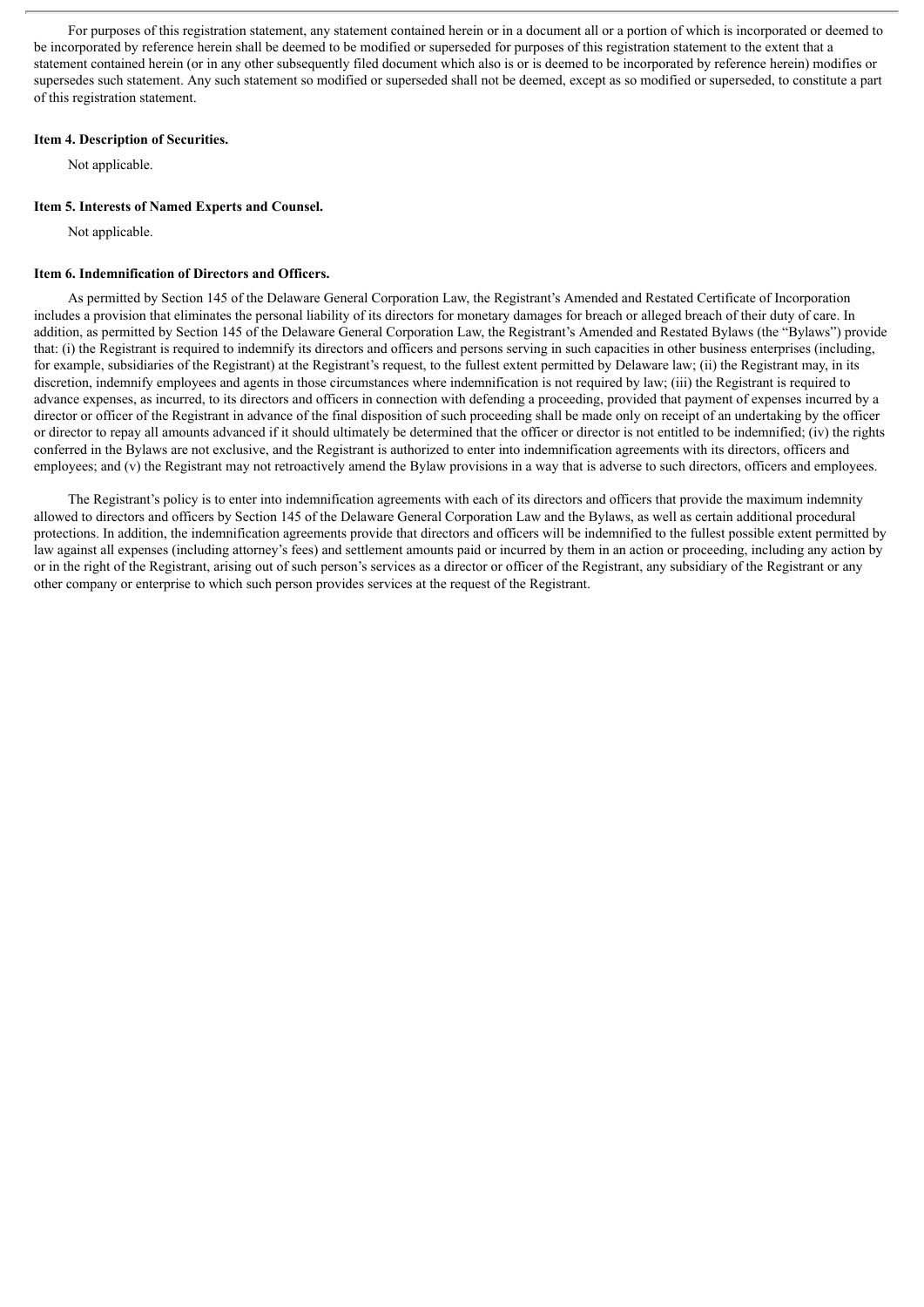The Registrant will not be obligated pursuant to the indemnification agreements to indemnify or advance expenses to an indemnified party with respect to proceedings or claims initiated by the indemnified party and not by way of defense, except with respect to proceedings specifically authorized by the Board of Directors or brought to enforce a right to indemnification under the indemnification agreement, the Registrant's Bylaws or any statute or law. Under the indemnification agreements, the Registrant is not obligated to indemnify the indemnified party (i) for any expenses incurred by the indemnified party with respect to any proceeding instituted by the indemnified party to enforce or interpret the indemnification agreement, if a court of competent jurisdiction determines that each of the material assertions made by the indemnified party in such proceeding was not made in good faith or was frivolous; (ii) for any amounts paid in settlement of a proceeding unless the Registrant consents to such settlement; (iii) on account of any suit in which judgment is rendered against the indemnified party for an accounting of profits made from the purchase or sale by the indemnified party of securities of the Registrant pursuant to the provisions of Section 16(b) of the Exchange Act and related laws; or (iv) if a final decision by a court having jurisdiction in the matter shall determine that such indemnification is not lawful.

The indemnification provisions in the Bylaws and the indemnification agreements entered into between the Registrant and its directors and officers may be sufficiently broad to permit indemnification of the Registrant's directors and officers for liabilities arising under the Securities Act.

### **Item 7. Exemption from Registration Claimed.**

Not applicable.

### **Item 8. Exhibits.**

| Exhibit<br><b>Number</b> | <b>Description</b>                                                                |  |  |  |  |  |  |  |
|--------------------------|-----------------------------------------------------------------------------------|--|--|--|--|--|--|--|
| 3.1(1)                   | Amended and Restated Certificate of Incorporation of the Registrant               |  |  |  |  |  |  |  |
| 3.2(2)                   | Amended and Restated Bylaws of the Registrant                                     |  |  |  |  |  |  |  |
| 5.1                      | Opinion of Skadden, Arps, Slate, Meagher & Flom LLP                               |  |  |  |  |  |  |  |
| 23.1                     | Consent of Independent Registered Public Accounting Firm, Ernst & Young LLP       |  |  |  |  |  |  |  |
| 23.2                     | Consent of Skadden, Arps, Slate, Meagher & Flom LLP (included in Exhibit 5.1)     |  |  |  |  |  |  |  |
| 24.1                     | Power of Attorney (included on the signature page)                                |  |  |  |  |  |  |  |
| 99.1(3)                  | Autodesk, Inc. 2022 Equity Incentive Plan                                         |  |  |  |  |  |  |  |
| 99.2(4)                  | Autodesk, Inc. 2022 Equity Incentive Plan Form of Restricted Stock Unit Agreement |  |  |  |  |  |  |  |
| 107.1                    | <b>Calculation of Filing Fee Table</b>                                            |  |  |  |  |  |  |  |
|                          |                                                                                   |  |  |  |  |  |  |  |

(1) Incorporated by reference to Exhibit 3.1 to the Registrant's Annual Report on Form 10-K for the fiscal year ended January 31, 2006, filed on March 30, 2006.

(2) Incorporated by reference to Exhibit 3.1 to the Registrant's Current Report on Form 8-K, filed on June 15, 2018.

(3) Incorporated by reference to Exhibit 10.1 to the Registrant's Current Report on Form 8-K, filed on June 21, 2022.

(4) Incorporated by reference to Exhibit 10.2 to the Registrant's Current Report on Form 8-K, filed on June 21, 2022.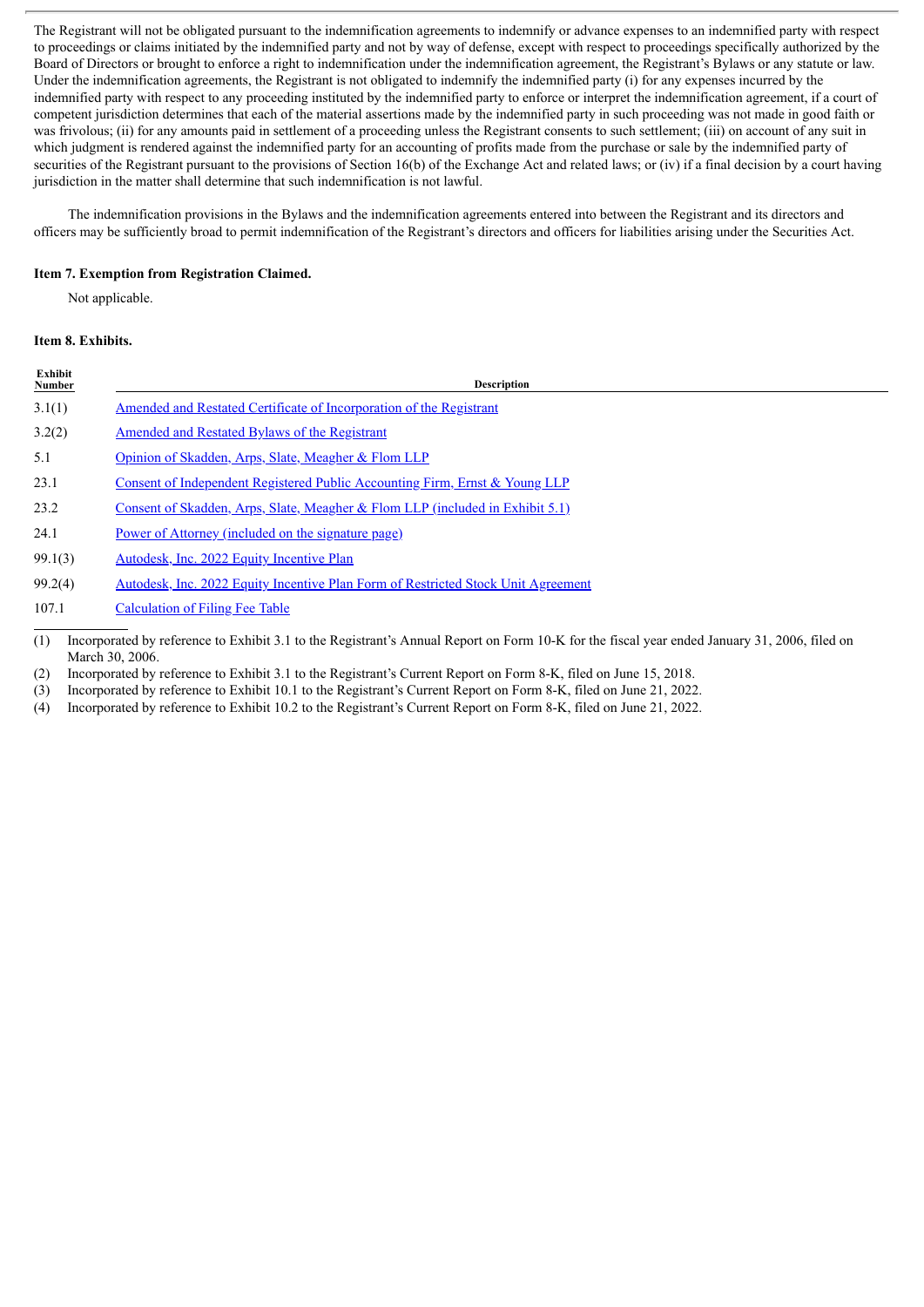#### **Item 9. Undertakings.**

The Registrant hereby undertakes:

(1) To file, during any period in which offers or sales are being made, a post-effective amendment to this registration statement:

(i) To include any prospectus required by Section  $10(a)(3)$  of the Securities Act;

(ii) To reflect in the prospectus any facts or events arising after the effective date of this registration statement (or the most recent post-effective amendment thereof) which, individually or in the aggregate, represent a fundamental change in the information set forth in this registration statement. Notwithstanding the foregoing, any increase or decrease in volume of securities offered (if the total dollar value of securities offered would not exceed that which was registered) and any deviation from the low or high end of the estimated maximum offering range may be reflected in the form of prospectus filed with the Commission pursuant to Rule 424(b) if, in the aggregate, the changes in volume and price represent no more than 20 percent change in the maximum aggregate offering price set forth in the "Calculation of Registration Fee" table in the effective registration statement; and

(iii) To include any material information with respect to the plan of distribution not previously disclosed in the Registration Statement or any material change to such information in the registration statement.

*provided, however*, that Paragraphs (1)(i) and (1)(ii) of this section do not apply if the registration statement is on Form S-8, and the information required to be included in a post-effective amendment by those paragraphs is contained in reports filed with or furnished to the Commission by the Registrant pursuant to Section 13 or Section 15(d) of the Exchange Act that are incorporated by reference in this registration statement.

(2) That, for the purpose of determining any liability under the Securities Act, each such post-effective amendment shall be deemed to be a new registration statement relating to the securities offered therein, and the offering of such securities at that time shall be deemed to be the initial bona fide offering thereof.

(3) To remove from registration by means of a post-effective amendment any of the securities being registered which remain unsold at the termination of the offering.

The Registrant hereby undertakes that, for purposes of determining any liability under the Securities Act, each filing of the Registrant's annual report pursuant to Section 13(a) or Section 15(d) of the Exchange Act (and, where applicable, each filing of an employee benefit plan's annual report pursuant to Section 15(d) of the Exchange Act) that is incorporated by reference in the registration statement shall be deemed to be a new registration statement relating to the securities offered therein, and the offering of such securities at that time shall be deemed to be the initial bona fide offering thereof.

Insofar as indemnification for liabilities arising under the Securities Act may be permitted to directors, officers and controlling persons of the Registrant pursuant to the foregoing provisions, or otherwise, the Registrant has been advised that in the opinion of the Commission such indemnification is against public policy as expressed in the Securities Act and is, therefore, unenforceable. In the event that a claim for indemnification against such liabilities (other than the payment by the Registrant of expenses incurred or paid by a director, officer or controlling person of the Registrant in the successful defense of any action, suit or proceeding) is asserted by such director, officer or controlling person in connection with the securities being registered hereunder, the Registrant will, unless in the opinion of its counsel the matter has been settled by controlling precedent, submit to a court of appropriate jurisdiction the question whether such indemnification by it is against public policy as expressed in the Securities Act and will be governed by the final adjudication of such issue.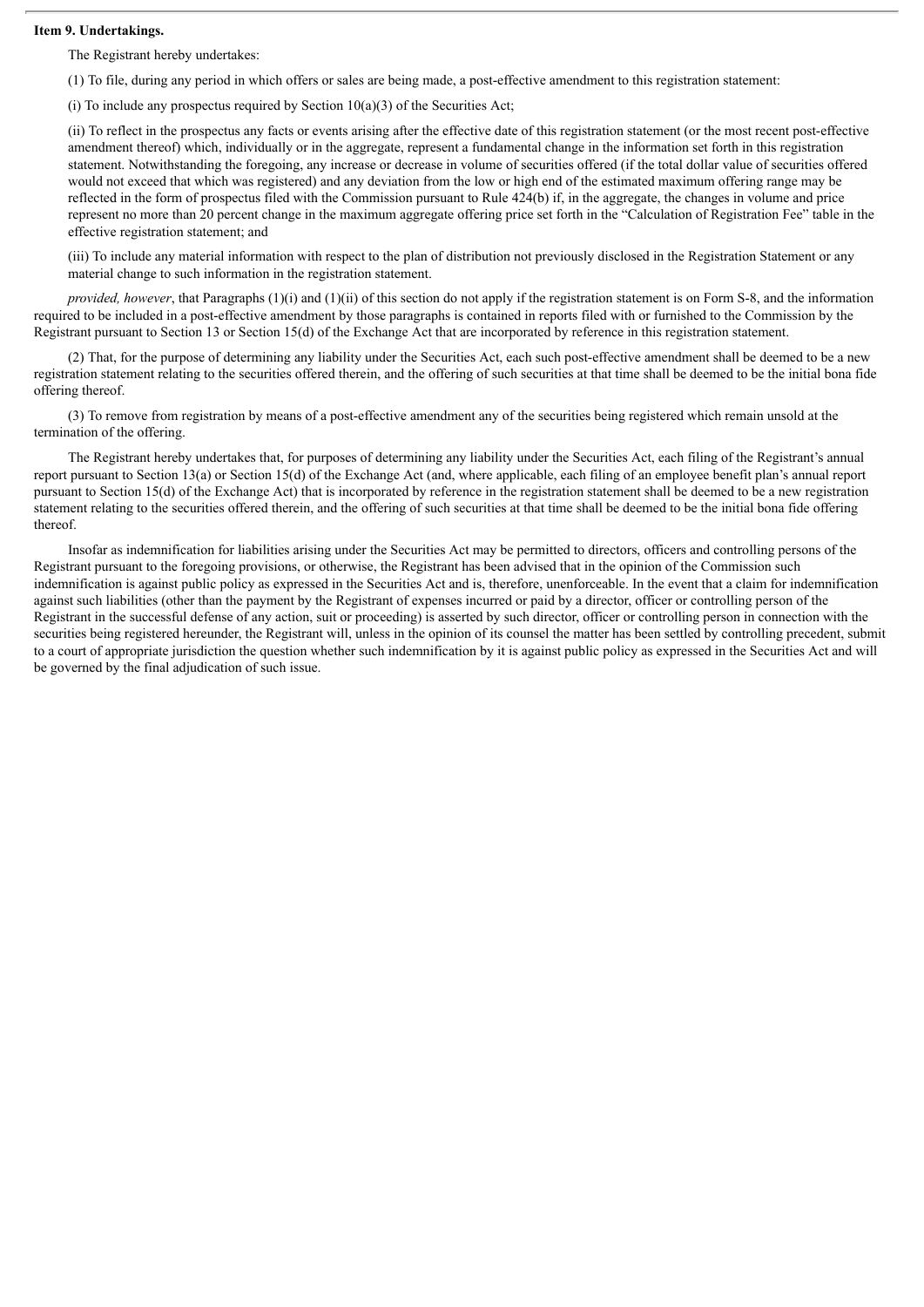#### **SIGNATURES**

<span id="page-5-0"></span>Pursuant to the requirements of the Securities Act of 1933, the registrant certifies that it has reasonable grounds to believe that it meets all of the requirements for filing on Form S-8 and has duly caused this registration statement to be signed on its behalf by the undersigned, thereunto duly authorized, in the city of San Rafael, state of California, on this 21st day of June 2022.

AUTODESK, INC.

By: /s/ Andrew Anagnost

Andrew Anagnost President and Chief Executive Officer

#### **POWER OF ATTORNEY**

KNOW ALL PERSONS BY THESE PRESENTS, that each person whose signature appears below severally constitutes and appoints Andrew Anagnost, Deborah L. Clifford and Ruth Ann Keene, jointly and severally as his or her attorneys-in-fact, each with the power of substitution, for him or her in any and all capacities, to sign any amendments to this registration statement on Form S-8 and to file the same, with exhibits thereto and other documents in connection therewith, with the Securities and Exchange Commission, granting unto said attorney-in-fact, and each of them, full power and authority to do and perform each and every act and thing requisite and necessary to be done in order to effectuate the same as fully, to all intents and purposes, as they or he or she might or could do in person, hereby ratifying and confirming all that each of said attorney-in-fact, or their substitute or substitutes, may lawfully do or cause to be done by virtue hereof.

Pursuant to the requirements of the Securities Act, this registration statement has been signed by the following persons on this 21st day of June 2022 in the capacities indicated.

| Signature                                      | Title                                                                                 |
|------------------------------------------------|---------------------------------------------------------------------------------------|
| /s/ Andrew Anagnost<br>Andrew Anagnost         | Chief Executive Officer, President and Director (Principal Executive<br>Officer)      |
| /s/ Deborah L. Clifford<br>Deborah L. Clifford | Executive Vice President and Chief Financial Officer (Principal<br>Financial Officer) |
| /s/ Stephen W. Hope<br>Stephen W. Hope         | Vice President and Chief Accounting Officer (Principal Accounting<br>Officer)         |
| /s/ Stacy J. Smith<br>Stacy J. Smith           | Director (Non-executive Chairman of the Board)                                        |
| /s/ Karen Blasing<br>Karen Blasing             | Director                                                                              |
| /s/ Reid French<br>Reid French                 | Director                                                                              |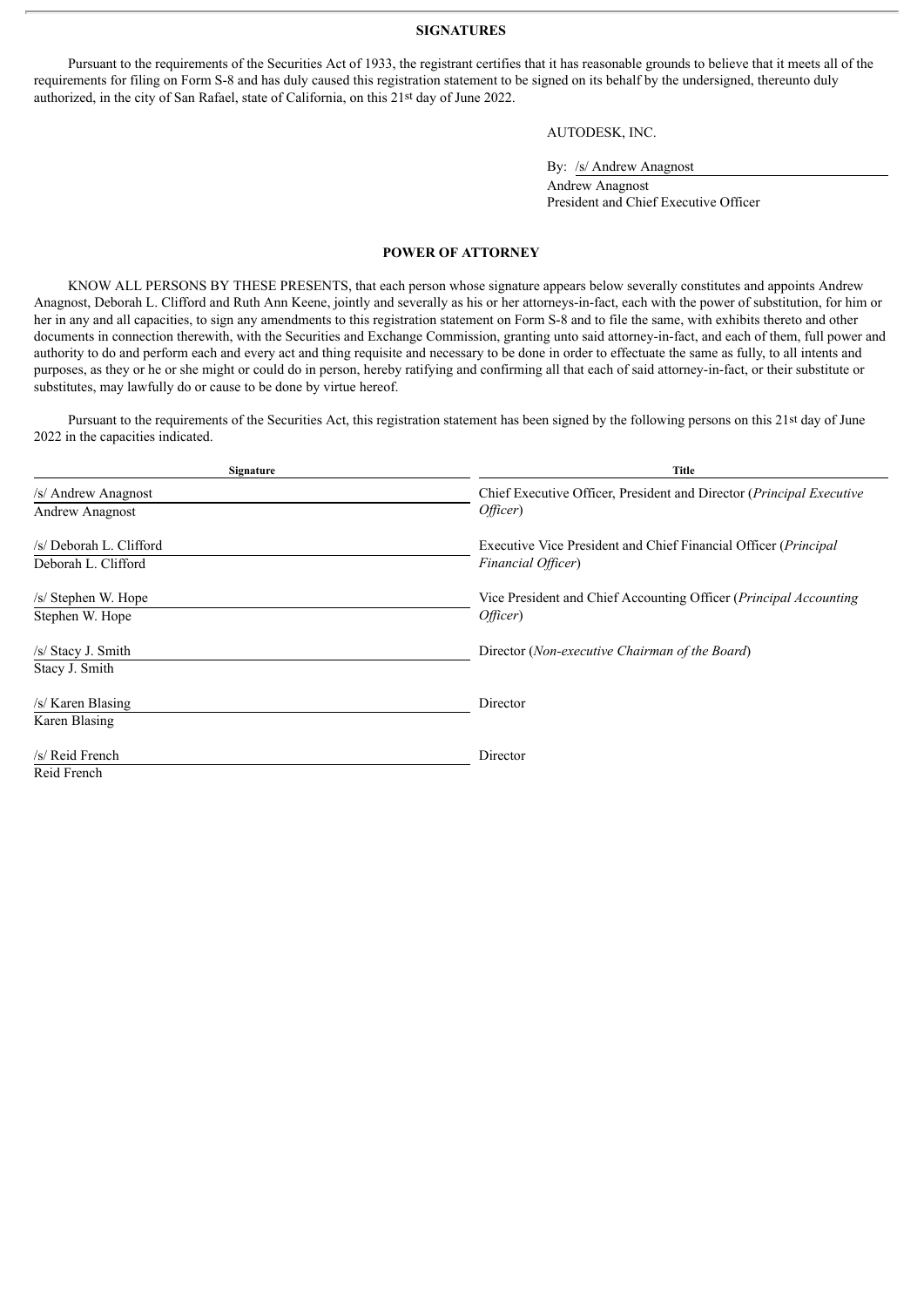| /s/ Ayanna Howard<br>Ayanna Howard               | Director |
|--------------------------------------------------|----------|
| /s/ Mary T. McDowell<br>Mary T. McDowell         | Director |
| /s/ Blake J. Irving<br>Blake J. Irving           | Director |
| /s/ Stephen Milligan<br>Stephen Milligan         | Director |
| /s/ Lorrie M. Norrington<br>Lorrie M. Norrington | Director |
| /s/ Elizabeth Rafael<br>Elizabeth Rafael         | Director |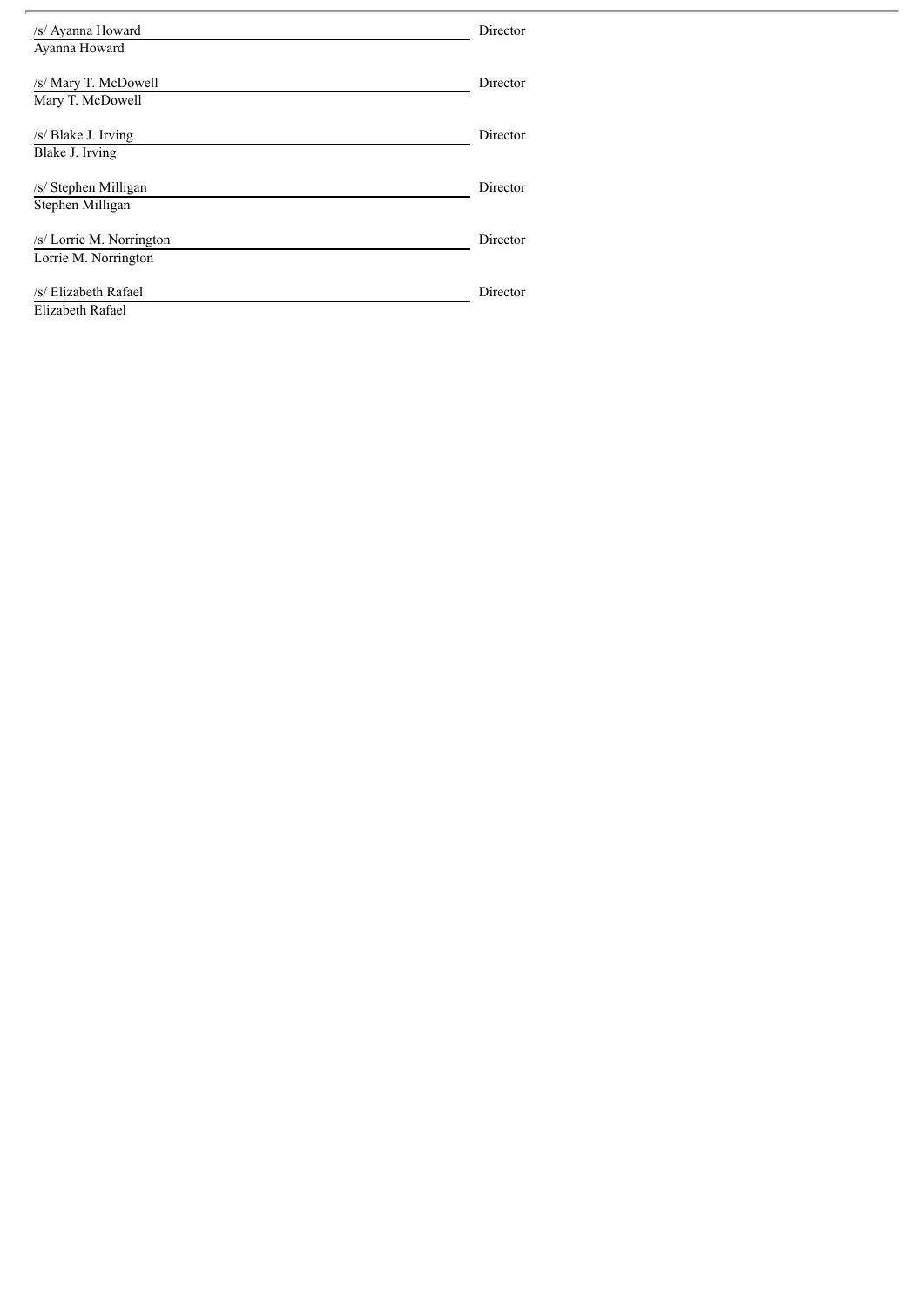FIRM/AFFILIATE

#### <span id="page-7-0"></span>SKADDEN, ARPS, SLATE, MEAGHER & FLOM LLP 525 UNIVERSITY AVENUE PALO ALTO, CALIFORNIA 94301 --------

TEL: (650) 470-4500 FAX: (650) 470-4570 www.skadden.com

June 21, 2022

**OFFICES** -------- BOSTON CHICAGO **HOUSTON** LOS ANGELES NEW YORK WASHINGTON, D.C. WILMINGTON -------- BEIJING **BRUSSELS** FRANKFURT HONG KONG LONDON MOSCOW **MUNICH** PARIS SÃO PAULO **SEOUL** SHANGHAI **SINGAPORE** TOKYO TORONTO

Autodesk, Inc. 111 McInnis Parkway San Rafael, California 94903

> Re: Autodesk, Inc. Registration Statement on Form S-8

Ladies and Gentlemen:

We have acted as special United States counsel to Autodesk, Inc., a Delaware corporation (the "Company"), in connection with its filing with the Securities and Exchange Commission (the "Commission") of a registration statement on Form S-8 (the "Registration Statement") under the Securities Act of 1933 (the "Securities Act"), on the date hereof, relating to the registration by the Company of an aggregate of 23,000,000 shares (the "Plan Shares") of common stock of the Company, par value \$0.01 per share (the "Common Stock"), authorized for issuance pursuant to the Autodesk, Inc. 2022 Equity Incentive Plan (the "Plan").

This opinion is being furnished in accordance with the requirements of Item 601(b)(5) of Regulation S-K under the Securities Act.

In rendering the opinions stated herein, we have examined and relied upon the following:

(a) the Registration Statement;

(b) an executed copy of a certificate, dated as of the date hereof, of Ruth Ann Keene, Executive Vice President, Corporate Affairs, Chief Legal Officer and Secretary (the "Secretary's Certificate");

(c) a specimen certificate evidencing the Common Stock, certified pursuant to the Secretary's Certificate;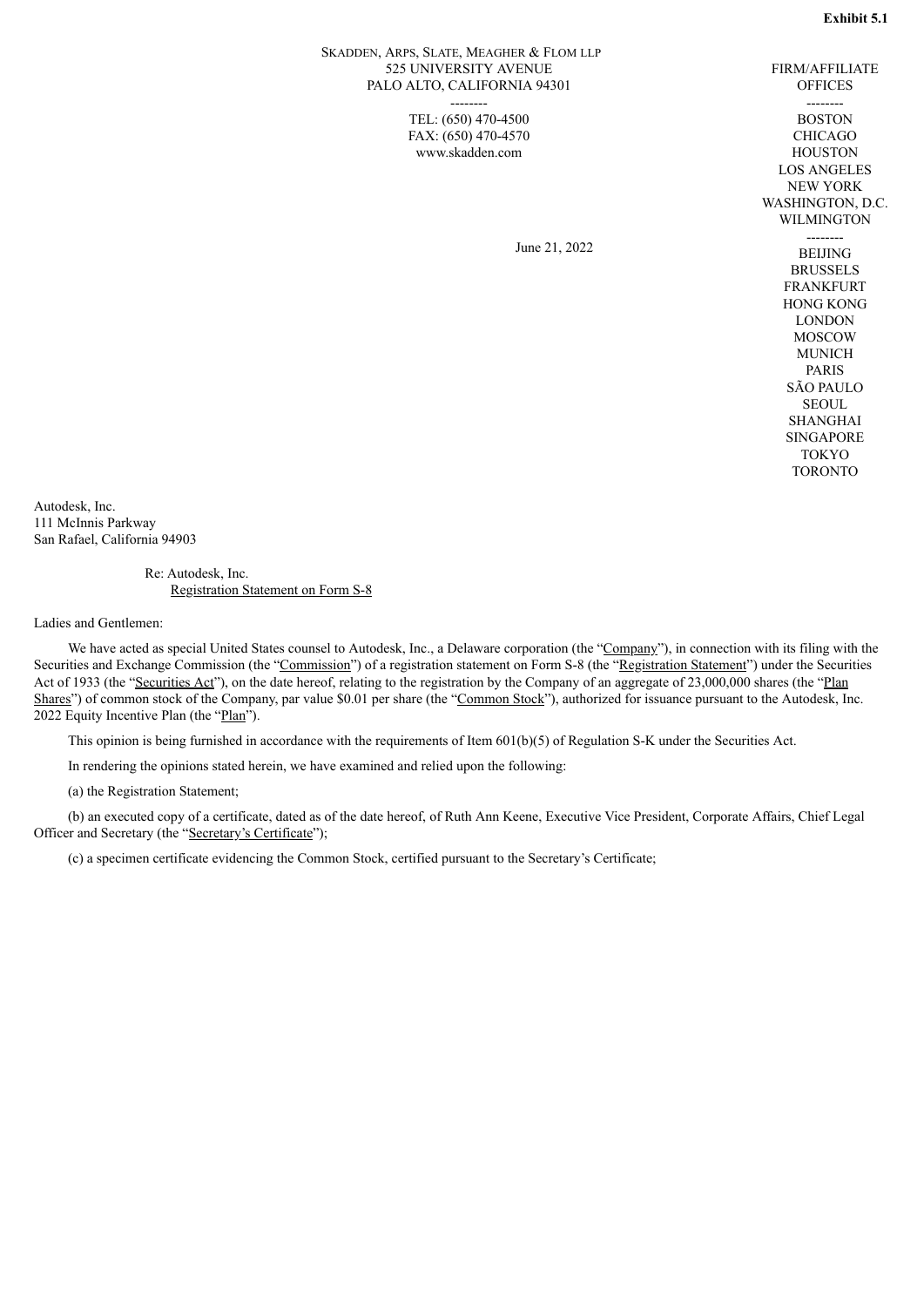Autodesk, Inc. June 21, 2022 Page 2

(d) a copy of the Company's Amended and Restated Certificate of Incorporation certified by the Secretary of State of the State of Delaware as of the date hereof and certified pursuant to the Secretary's Certificate;

(e) a copy of the Company's Amended and Restated Bylaws, as amended and in effect as of the date hereof and certified pursuant to the Secretary's Certificate;

(f) a copy of certain resolutions of the Board of Directors of the Company, adopted as of March 17, 2022, and certified pursuant to the Secretary's Certificate; and

(g) a copy of the Plan.

We have also examined originals or copies, certified or otherwise identified to our satisfaction, of such records of the Company and such agreements, certificates and receipts of public officials, certificates of officers or other representatives of the Company and others, and such other documents as we have deemed necessary or appropriate as a basis for the opinions stated below, including the facts and conclusions set forth in the Secretary's Certificate.

In our examination, we have assumed the genuineness of all signatures, including electronic signatures, the legal capacity and competency of all natural persons, the authenticity of all documents submitted to us as originals, the conformity to original documents of all documents submitted to us as facsimile, electronic, certified or photocopied copies, and the authenticity of the originals of such copies. In making our examination of executed documents, we have assumed that the parties thereto, other than the Company, had the power, corporate or other, to enter into and perform all obligations thereunder and have also assumed the due authorization by all requisite action, corporate or other, and the execution and delivery by such parties of such documents and the validity and binding effect thereof on such parties. As to any facts relevant to the opinions stated herein that we did not independently establish or verify, we have relied upon statements and representations of officers and other representatives of the Company and others and of public officials, including the facts and conclusions set forth in the Secretary's Certificate.

In rendering the opinions stated herein, we have also assumed that (i) an appropriate account statement evidencing the Plan Shares credited to a recipient's account maintained with the Company's transfer agent has been or will be issued by the Company's transfer agent; (ii) the issuance of the Plan Shares has been or will be properly recorded in the books and records of the Company; (iii) each award agreement pursuant to which rights to acquire Plan Shares or other awards are granted pursuant to the Plan will be consistent with the Plan and will be duly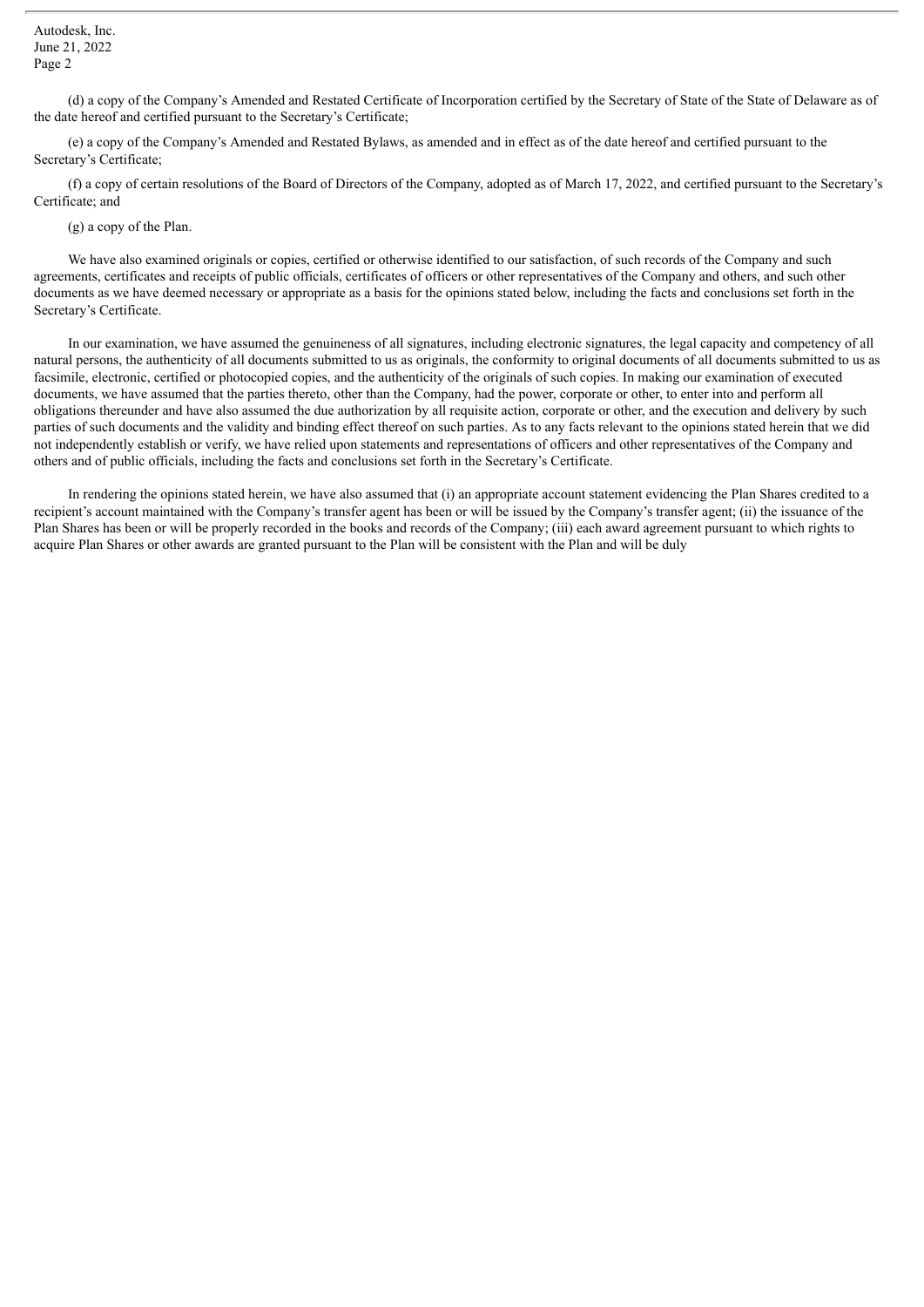authorized, executed and delivered by the parties thereto; (iv) the consideration received by the Company for each of the Plan Shares delivered pursuant to the Plan shall not be less than the per share par value of the Plan Shares; and (v) the issuance of the Plan Shares does not violate or conflict with any agreement or instrument binding on the Company (except that we do not make this assumption with respect to the Company's Amended and Restated Certificate of Incorporation or Amended and Restated Bylaws).

We do not express any opinion with respect to the laws of any jurisdiction other than the General Corporation Law of the State of Delaware (the "DGCL").

Based upon the foregoing and subject to the qualifications and assumptions stated herein, we are of the opinion that the Plan Shares have been duly authorized by all requisite corporate action on the part of the Company under the DGCL and, when issued, delivered and paid for in accordance with the terms of the Plan and the applicable award agreement, the Plan Shares will be validly issued, fully paid and nonassessable.

We hereby consent to the filing of this opinion with the Commission as Exhibit 5.1 to the Registration Statement. In giving this consent, we do not thereby admit that we are within the category of persons whose consent is required under Section  $\overline{7}$  of the Securities Act or the rules and regulations of the Commission promulgated thereunder. This opinion is expressed as of the date hereof unless otherwise expressly stated, and we disclaim any undertaking to advise you of any subsequent changes in the facts stated or assumed herein or of any subsequent changes in applicable laws.

Very truly yours,

/s/ Skadden, Arps, Slate, Meagher & Flom LLP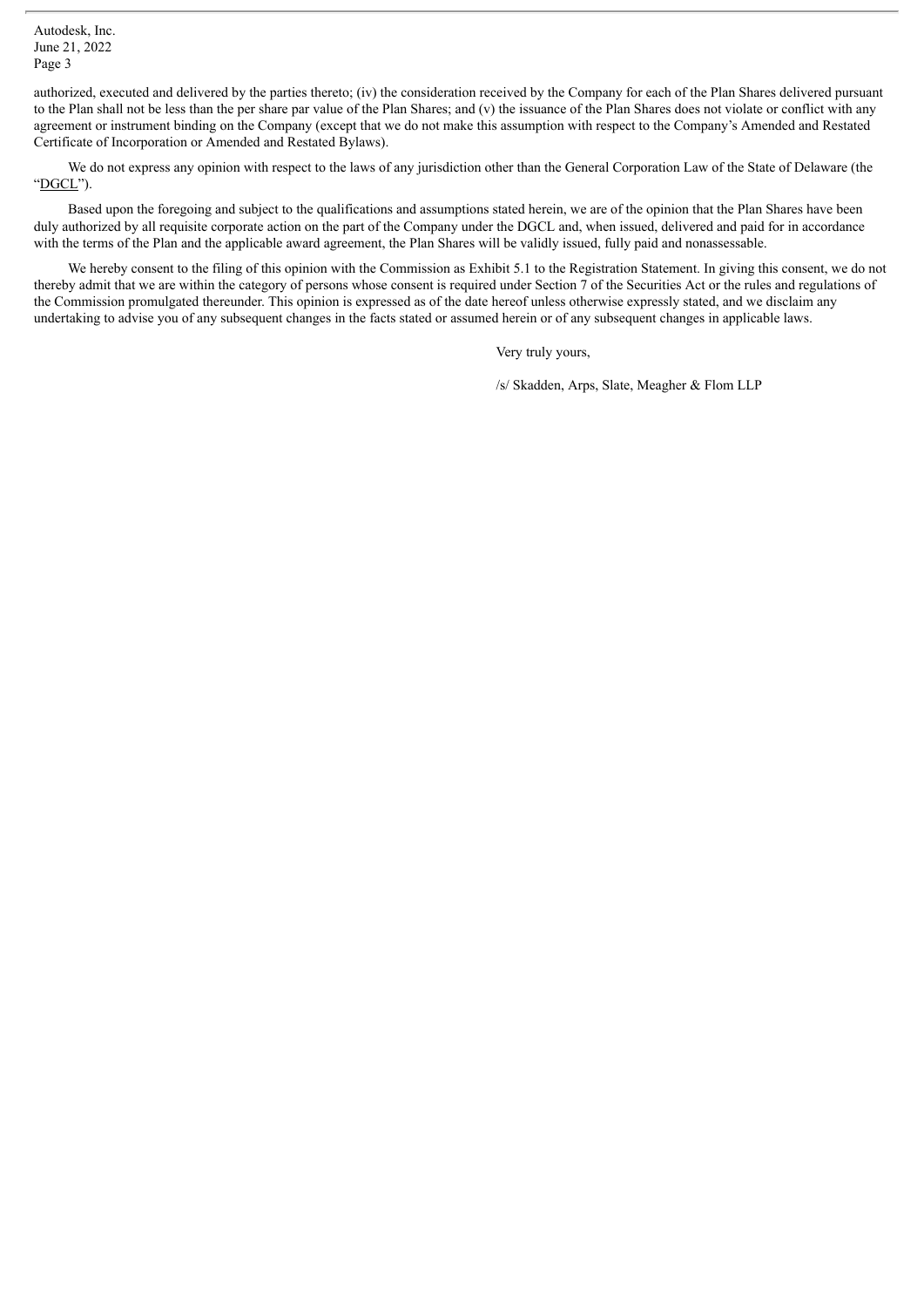<span id="page-10-0"></span>Consent of Independent Registered Public Accounting Firm

We consent to the incorporation by reference in the Registration Statement (Form S-8) pertaining to the Autodesk Inc. 2022 Equity Incentive Plan of Autodesk, Inc. of our reports dated March 14, 2022, with respect to the consolidated financial statements and schedule of Autodesk, Inc. and the effectiveness of internal control over financial reporting of Autodesk, Inc. included in its Annual Report (Form 10-K) for the year ended January 31, 2022, filed with the Securities and Exchange Commission.

/s/ Ernst & Young LLP

San Francisco, California June 21, 2022